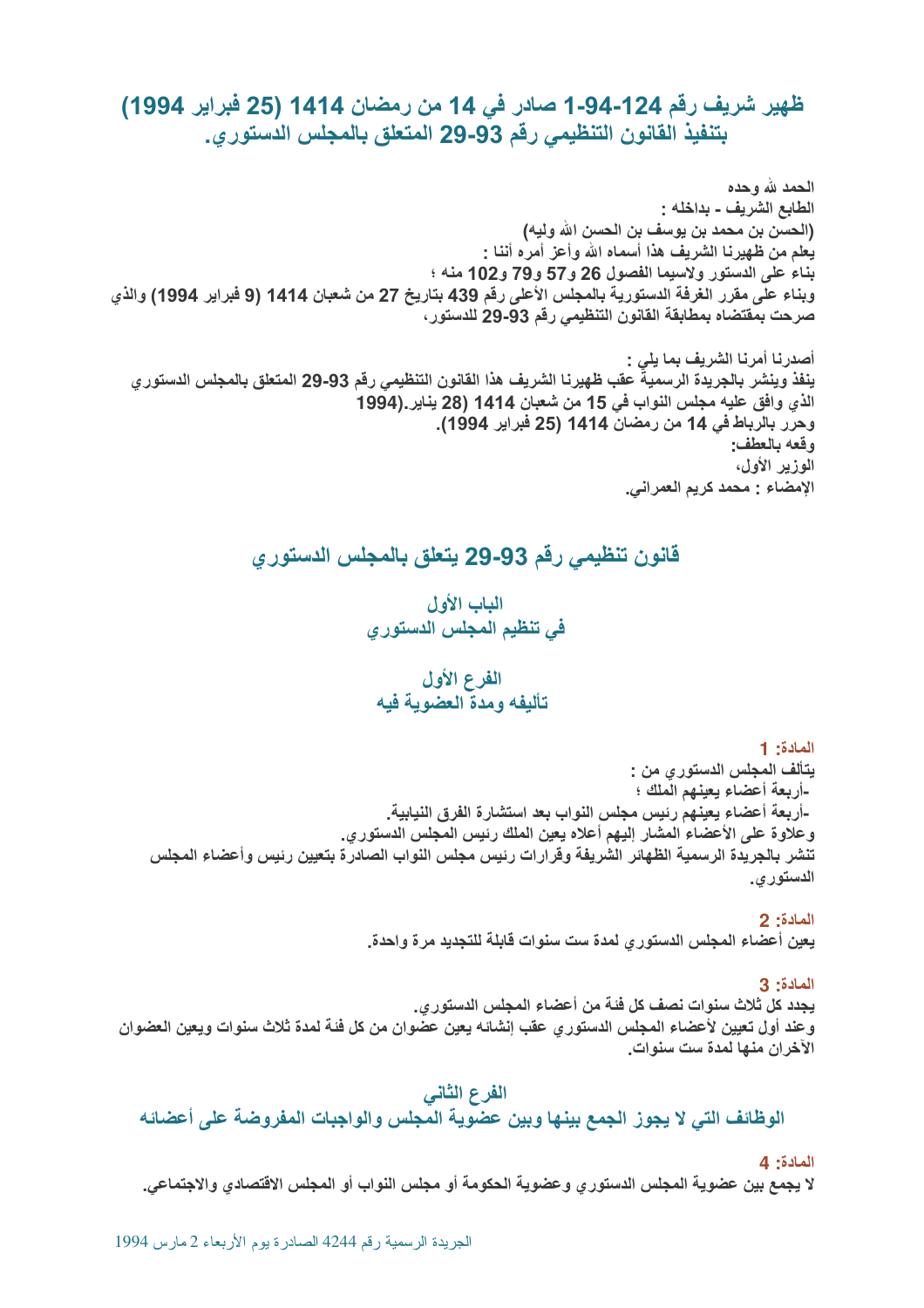. ولا يجوز كذلك الجمع بينها وبين ممارسة أي وظيفة عامة أخرى أو مهمة عامة انتخابية أو شغل منصب مهما كان ً مقابل أجر في شركات يكون أكثر من نصف رأس مالها مملوكا لشخص اعتباري أو أكثر من أشخاص القانون العام.

### **5 :**S("

يعتبر أعضاء الحكومة ومجلس النواب وأعضاء المجلس الاقتصادى والاجتماعي والأشخاص المنوطة بهم مهمة عامة انتخابية بوجه عام المعينون أعضاء في المجلس الدستوري قد اختاروا الانتساب إلى هذا المجلس ما لم يفصحوا عن خلاف ذلك في غضون 15 يوما من نشر تعيينهم. ويلحق بالمجلس الدستور ي الموظفون والمستخدمون العموميون المعينون أعضاء فيه لمدة عضويتهم به ، إذا كان . نظامهم الأساسي يسمح بذلك ، ويعادون بحكم القانون إلى إطارهم الأصلي عند انتهاء المدة المذكورة. ـ يعتبر أعضاء المجلس الدستوري المنتخبون في مجلس النواب أو المعينون أعضاء في الحكومة أو المجلس الاقتصادي . والاجتماعي أو الأشخاص المنوطة بهم مهمة عامة انتخابية بوجه عام مستقيلين من المجلس الدستوري ويعين من يحل محلهم وفق الأحكام المنصوص عليها في المادة 11 من هذا القانون التنظيمي.

### **6 :**S("

لا يجوز تعيين أعضاء المجلس الدستور ي في أي وظيفة عمومية خلال مدة العضوية ، وذلك تحت طائلة تطبيق الأحكام المنصوص عليها في المادة 10 (رابعا) من هذا القانون التنظيمي ، كما لا يجوز لـهم ، إن كانوا موظفين أو مستخدمين عموميين في وضعية إلحاق لدى المجلس ، أن يحصلوا على ترقية بالاختيار في إطارهم الأصلي.

### المادة: 7

يلزم أعضاء المجلس الدستور ي عموما بالامتناع عن كل ما من شأنه أن ينال من استقلالهم ومن كرامة المنصب الذي يتقلدونه.

ويحظر عليهم بوجه خاص خلال مدة عضويتهم :

-اتخاذ أي موقف علني أو الإدلاء بأي فتوى في القضايا التي سبق للمجلس الدستور ي أن قض*ى* فيها أو يحت*مل* أن يصدر منه قرار في شأنها ؛

-شغل منصب مسوّول أو قيادي في حزب سيا*سي* أو نقابةً أو أي هيئةً ذات طابع سياس*ي* أو نقابي كيفما كانت طبيعتها ِ أَو شَكَلْهَا أَو ممارسةً نَشَاطُ فَيها يَتَنَافَى مع أحكام الفَقَرة الأولى أعلاه بصورة عامةً ؛

-السماح بإثبات صفتهم كأعضاء بالمجلس الدستوري ف*ي* أ*ي* وثيقة يحتمل أن تنشر وتكون متعلقة بأي نشاط عموم*ي* أو **خ**اص.

### **8 :**S("

ـ يجب على أعضاء المجلس الدستور ي اطلاع رئيس المجلس فورا على كل تغيير يطرأ على النشاطات التي يزاولونها خارج المجلس إذا كان من شأنه أن يخالف الأحكام الواردة في هذا القانون التنظيمي.

### **9 :**S("

على كل عضو من أعضاء المجلس الدستور ي يرغب في الترشيح لانتخاب يهدف إلى تقلد مهمة عامة انتخابية أن يقدم ــ استقالته من العضوية في المجلس الدستور ي قبل إيداع طلب ترشيحه. . ولا تطبق أحكام الفقرة السابقة على المهام الانتخابية الداخلية بهيئة مهنية أو في حظيرة جمعيات وهيئات ليس لها طابع نقاب*ي* أو سياس*ي*. ويسري أثر استقالة العضو فور تقديمها إلى الرئيس.

### الفرع الثالث

استبدال أعضاء المجلس الدستوري الذين انتهت عضويتهم فيه

**10 :**S(" ـ تنتهي عضوية المجلس الدستور ي : أولا : بانتهاء المدة المحددة لها ؛ ثانيا : بوفاة العضو ؛ ثالثا : بالاستقالة الاختيارية ، ويجب أن توجه إلى رئيس المجلس الدستور ي ويبتدئ مفعولها من تاريخ تعيين من يحل . محل العضو المستقيل على أن تراعى في ذلك الحالة المنصوص عليها في المادة 9 أعلاه ؛ رابعا : بالإعفاء الذي يثبته المجلس الدستوري ، بعد إحالة الأمر عليه من رئيسه أو من رئيس مجلس النواب أو من وزير العدل ، في الحالات التالية : -مزاولة نشاط أو قبول منصب أو نيابة انتخابية تتنافى مع عضوية المجلس الدستور ي ؛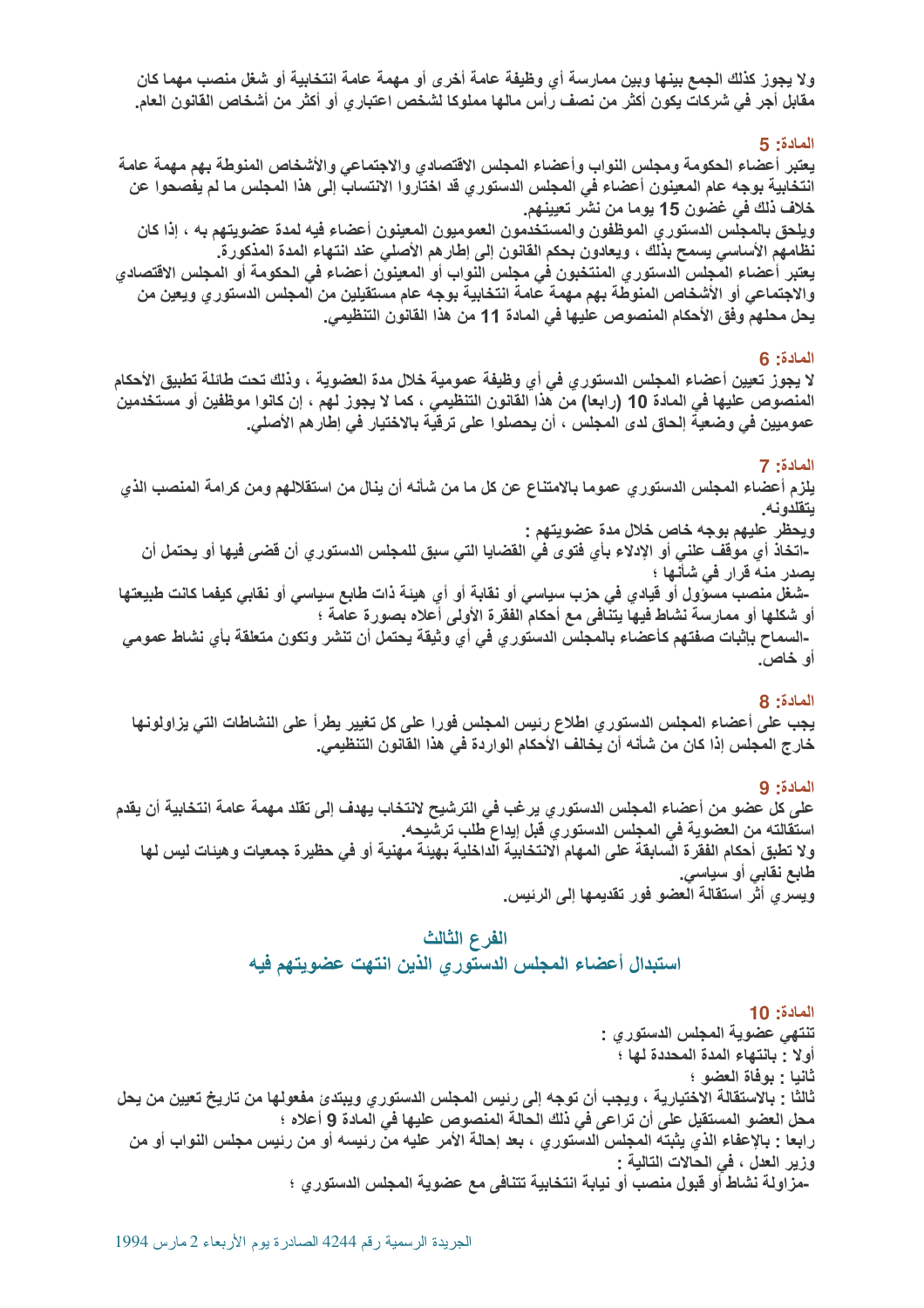-فقدان التمتع بالحقوق المدنية وال*سي*اسية ؛ -حدوث عجز بدن*ي* مستديم يمنع بصورة نهائية عضوا من أعضاء المجلس الدستوري من مزاولة مهامه ؛ -إخلال بالالتزامات العامة والخاصة المشار إليها ف*ي* المادة 7 أعلاه<sub>.</sub>

### **11 :**S("

ـ يعين من يحل محل أعضاء المجلس الدستوري قبل تاريخ انتهاء مدة عضويتهم العادية بخمسة عشر يوما على الأقل ، ويعين من يخلفهم في حالة الوفاة أو الاستقالة الاختيارية أو الإعفاء خلال مدة 15 يوما من تبليغ الحدث إما إلى الملك ٍ إن كان أمر تعيين الخلف يرجع إلى جلالته وإما إل*ى ر*ئيس مجلس النواب إن كان ذلك من اختصاصه.

#### **12 :**S("

ـ يكمل أعضاء المجلس الدستور ي المعينون للحلول محل من انتهت عضويته من أعضائه لأي سبب من الأسباب قبل ً ميعادها العادي الفترة الباقية من مدة سلفهم الذ*ي* خلفوه.

## الفرع الرابع التعويض الممنوح لأعضاء المجلس الدستوري

### **المادة: 13**

ـ يتقاضى أعضاء المجلس الدستور ي تعويضا يساو ي التعويض النيابي ويخضع للنظام الضريبي الذي يخضع له هذا الأخير ويستفيد رئيس المجلس الدستوري ، علاوة على ذلك ، من التعويض عن التمثيل ومختلف المزايا العينية المستحقة

لرئيس مجلس النواب.

# الباب الثاني سير المجلس الدستور*ي*

الفرع الأول أحكام عامة

### **14 :**S("

ـ يؤدي رئيس المجلس الدستور ي وأعضاوه ، قبل تسلم مقاليد مناصبهم ، القسم بين يدي الملك على أن يقوموا بالمهام المسندة إليهم بإخلاص وأمانـة ويمارسوها بكامل النزاهة في ظل احترام الدستور ، وأن يكتموا سر المداولات . والتصويت وألا يتخذوا أي موقف علني أو يفتوا في أي مسألة من المسائل التي تدخل في نطاق اختصاصات المجلس الدستور ي.

### **15 :**S("

ـ يجتمع المجلس الدستوري بدعوة من رئيسه ، وإذا عاق الرئيس عائق وجه أكبر الأعضاء سنا الدعوة لاجتماع المجلس وتولي رياسته في هذه الحالة.

## **16 :**S("

يبت المجلس الدستور ي في القضايا المعروضة عليه بعد الاستماع إلى تقرير عضو من أعضائه يعينه الرئيس. ولا تكون مداولاته صحيحة إلا إذا حضرها سبعة من أعضائه على الأقل. وتصدر قراراته باسم الملك وتتخذ بأغلبية ثلثي الذين يتألف منهم. ويجب أن تتضمن في ديباجتها بيان النصوص التي تستند إليها وأن تكون مسببة وموقعة من قبل الأعضاء الحاضرين بالجلسة التي صدرت خلالها. وتنشر بالجريدة الرسمية داخل أجل لا يزيد على ثلاثين يوما من تاريخ صدور ها.

### **17 :**S("

جلسات المجلس الدستوري غير علنية ولا يجوز للمعنيين بالأمر أن يطلبوا الاستماع إليهم خلالها.

#### **18 :**S("

ِ إِذَا لاحظ المجلس الدستور ي وجود خطاٍ مادي في قرار من قراراته جاز له تصويبه تلقائيا.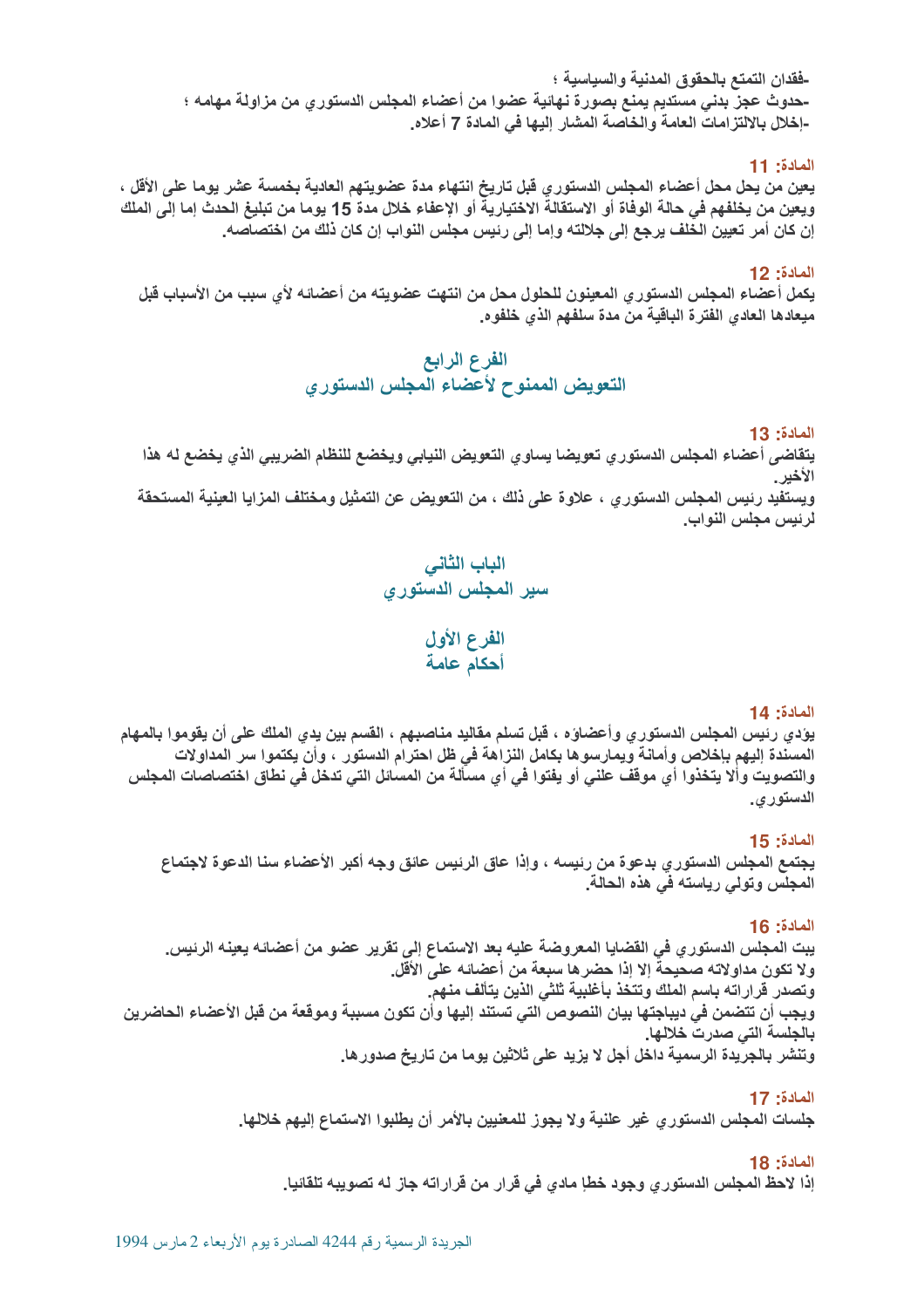المادة: 19

ـ لكل طرف معني أن يطلب إلى المجلس الدستور ي تصويب خطإ مادي شاب قرار من قراراته. ويجب أن يقدم الطلب في غضون عشرين يوما من تاريخ تبليغ القرار المطلوب تصويبه.

**20 :**S("

ـ تكون جميع الآجال المنصوص عليها في هذا القانون التنظيمي آجالا كاملة.

## الفرع الثاني القرارات المتعلقة بالمطابقة للدستور

### **21 :**S("

يحيل الوزير الأول إلى المجلس الدستوري على الفور القوانين التنظيمية التي أقرها مجلس النواب ، ويشار في رسالة 3\j("Q"'f-02&"D"bB-M@D"bE&H-%BN"7Y ويحيل رئيس مجلس النواب إلى المجلس الدستور ي على الفور النظام الداخلي لمجلس النواب والتعديلات المدخلة عليه بعد إقرار ها من قبل البرلمان.

### **22 :**S("

ـ تكون إحالة القوانين إلى المجلس الدستور ي في الحالات المنصوص عليها في الفقرة الثالثة من الفصل 79 من الدستور برسالة من الجهة التي تتخذ المبادرة لذلك أو برسالة أو عدة رسائل تتضمن في مجموعها إمضاءات عدد من أعضاء مجلس النواب لا يقل عن ربع الأعضاء الذين يتألف منهم هذا المجلس. ويقوم المجلس الدستور ي ، فور إحالة القوانين إليه في الحالات المنصوص عليها في الفقرة السابقة ، بإبلاغ ذلك إلى الملك والوزير الأول ورئيس مجلس النواب الذي يتولى بدوره إعلام النواب بالأمر. وللوزير الأول ورئيس مجلس النواب وأعضائه أن يدلوا إلى المجلس الدستوري بما يبدو لهم من ملاحظات في شأن القضية المعروضة عليه.

### **23 :**S("

ـ يبت المجلس الدستور ي في مطابقة القانون للدستور خلال شهر من إحالته إليه أو في غضون ثمانية أيام في حالة الاستعجال وفور نشر قرار من المجلس الدستوري يقضي بمطابقة قانون للدستور ينتهي فيما يخص هذا القانون وقف سريان الأجل المحدد لإصدار الأمر بتنفيذ القوانين.

### **24 :**S("

ـ يحول نشر قرار المجلس الدستوري القاضي بعدم مطابقة مادة من قانون تنظيمي أو من قانون أو من النظام الداخلي ـ لمجلس النواب للدستور دون إصدار الأمر بتنفيذ القانون التنظيمي أو القانون أو العمل بالمادة من النظام الداخلي موضوع القرار.

وإذا قضى المجلس الدستور ي بأن قانونا تنظيميا أو قانونا أو نظاما داخليا يتضمن مادة غير مطابقة للدستور ولكن \_يمكن فصلها من مجموعه يجوز إصدار الأمر بتنفيذ القانون التنظيمي أو القانون أو العمل بالنظام الداخلي باستثناء المادة المصرح بعدم مطابقتها للدستور.

### الفرع الثالث

## &,-"J fG\$"-/Br G%("N"5"N!;("cEkY

### **25 :**S("

. في الحالة المنصوص عليها في الفصل 47 من الدستور يحيل الوزير الأول القضية إلى المجلس الدستور ٍ ويبت هذا الأخير فيها خلال شهر ، وتخفض هذه المدة إلى ثمانية أيام إذا صرحت الحكومة بأن الأمر يدعو إلى التعجيل.

### **26 :**S("

ـ يقرر المجلس الدستوري في ما إذا كانت النصوص المعروضة عليه لها صبغة تشريعية أو تنظيمية.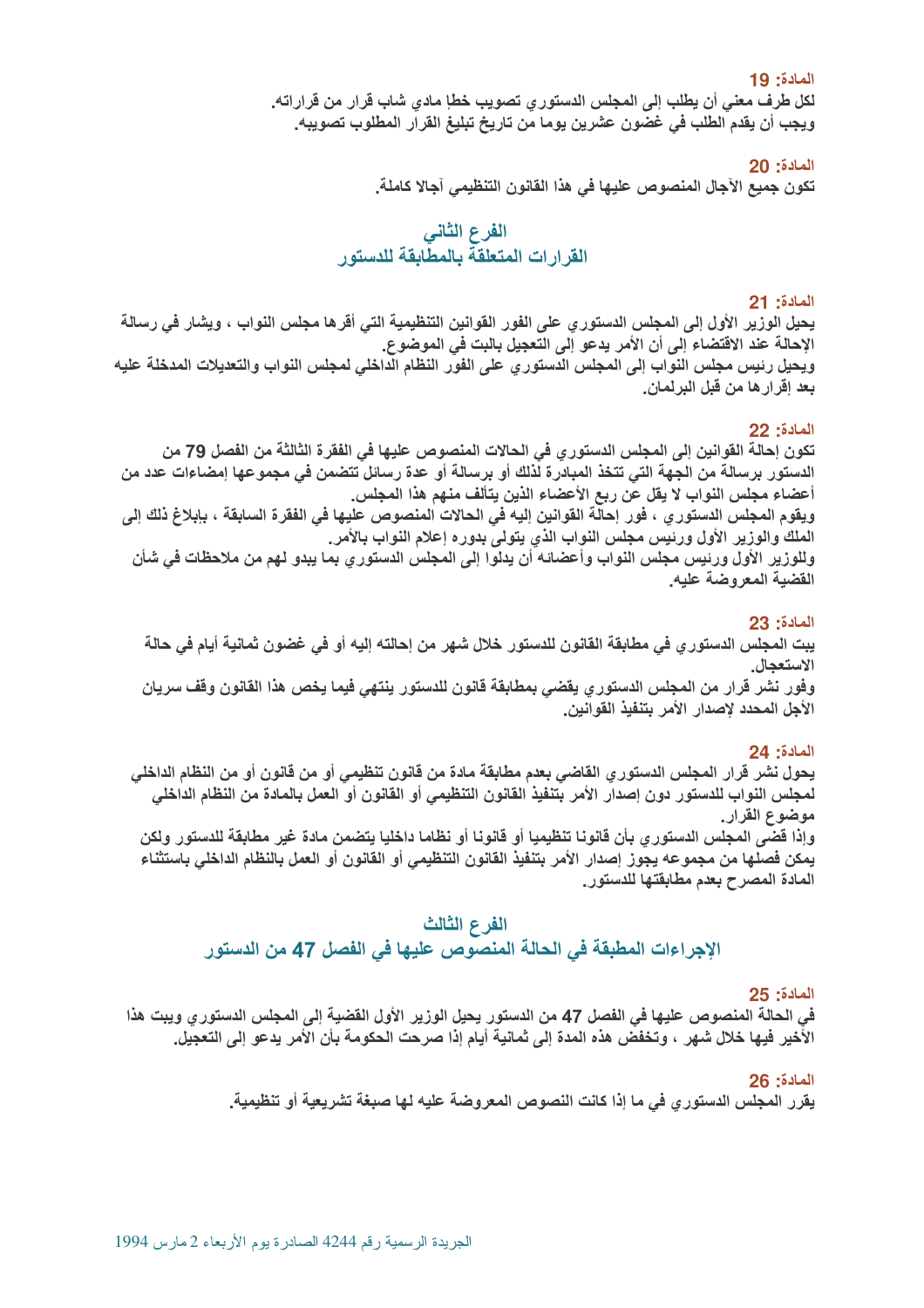## الفرع الرابع ً إجراءات نظر الدفع المنصوص عليه في الفصل 52 من الدستور

### **27 :**S("

ِ إِذَا دفعت الحكومة بعد قبول اقتراح أو تعديل ترى أنه لا يدخل في حيز القانون تتوقف مناقشة الاقتراح أو التعديل ف*ي* الحلسة العامة. وتتولى الجهة التي تحيل الأمر إلى المجلس الدستوري فور ذلك إشعار الجهة الأخرى التي لها كذلك صلاحية اتخاذ نفس ـ الإجراء بمقتضى الفقرة الثانية من الفصل 52 من الدستور ، وللجهة التي تم إشعار ها على هذه الصورة أن تبدي من الملاحظات ما تراه مناسبا في الموضوع داخل الأجل المحدد من لدن المجلس الدستوري.

### **28 :**S("

ـ يبت المجلس الدستور ي في ظرف ثمانية أيام ويبلغ قراره داخل أجل أقصاه ثلاثة أيام من تاريخ صدوره إلى رئيس مجلس النواب وإلى الوزير الأول.

# الفرع الخامس

## المنازعات في انتخاب أعضاء مجلس النواب

### المادة: 29

\_ يحدد في خمسة عشر يوما من تاريخ الإعلان عن نتيجة الاقتراع الأجل الذي يتم داخله الطعن ، طبقا للقانون ، في انتخاب أعضاء مجلس النواب أمام المجلس الدستوري.

### **30 :**S("

يحال النزاع إلى المجلس الدستوري بعريضة مكتوبة توجه إلى أمانته العامة أو إلى عامل العمالة أو الإقليم الذي جرت ً فيه العمليات الانتخابية أو إل*ى* كاتب الضبط بالمحكمة الابتدائية التي يجر ي الانتخاب بدائرتها ، وذلك مقابل وصل يحمل \_ تاريخ إيداع الطعن ويتضمن قائمة الوثائق والمستندات المقدمة من طرف الطاعن تعزيزا لطعنه.

ويشعر العامل أو كاتب الضبط ببرقية الأمانة العامة للمجلس الدستوري ويوجه إليها كل منهما العرائض التي تلقاها. وتسجل العرائض بالأمانة العامة للمجلس الدستوري بحسب ترتيب وصولها.

وفي ما يخص العرائض الواردة من عمال العمالات والأقاليم أو من كتاب الضبط بالمحاكم الابتدائية يشار في تسجيلها ـ بـالأمانـة الـعامـة للمـجلس الدستور ي إلى تـاريخ تسليمـها إلى الـعمالـة أو الإقليم أو إلى كتـابـة الضبط بـالمحكمـة الابتدائيـة ويشعر الأمين العام للمجلس الدستوري فورا مجلس النواب بالعرائض التي وجهت إليه أو أشعر بتسلمها من قبل عمال العمالات أو الأقاليم أو كتاب الضبط بالمحاكم الابتدائية.

### **31 :**S("

. يجب أن تكون العرائض ممضاة من أصحابها أو من محام مسجل في جدول إحدى هيئات المحامين بالمغرب ، وأن تتضمن الاسم العائلي والاسم الشخصي للطاعن وصفته وعنوانه والإسم العائلي والإسم الشخصي للمنتخب المنازع في انتخابه ، وبيان الوقائع والوسائل المحتج بها لإلغاء الانتخاب.

ويجب على الطاعن أن يشفع عريضته بالمستندات المدلى بها لإثبات الوسائل التي يحتج بها ويمكنه الاستعانة بمحام. وللمجلس الدستوري أن يمنح الطاعن ، بصورة استثنائية ، أجلا للإدلاء بجزء من المستندات المشار إليها أعلاه. وليس للعريضة أثر واقف ، وهي معفاة من الرسم القضائي وجميع رسوم الدمغة والتسجيل.

### **32 :**S("

ـ يوجه المقرر المعين لعضو مجلس النواب المطعون في انتخابه نسخة من العريضة المتعلقة بذلك ، ويضرب له أجلا اليطلع على المستندات المرفقة بها في الأمانة العامة للمجلس الدستور ي ويأخذ صورا منها وليدلي كتابيا بملاحظاته في شأنها.

وللمجلس الدستوري أن يبلغ المذكرات الجوابية للأطراف المعنية ويضرب لهم أجلا للرد عليها.

## **33 :**S("

ـ يجب على كل جهة تودع لديها محاضر العمليات الانتخابية وملاحقها أن توجهها إلى المجلس الدستور ي إذا طلب منها <u>ذلك.</u>

وللمجلس الدستور ي أن يأمر بإجراء تحقيق في الموضوع ويكلف المقرر المعين بتلقي تصريحات الشهود بعد أدائهم اليمين بين يديه.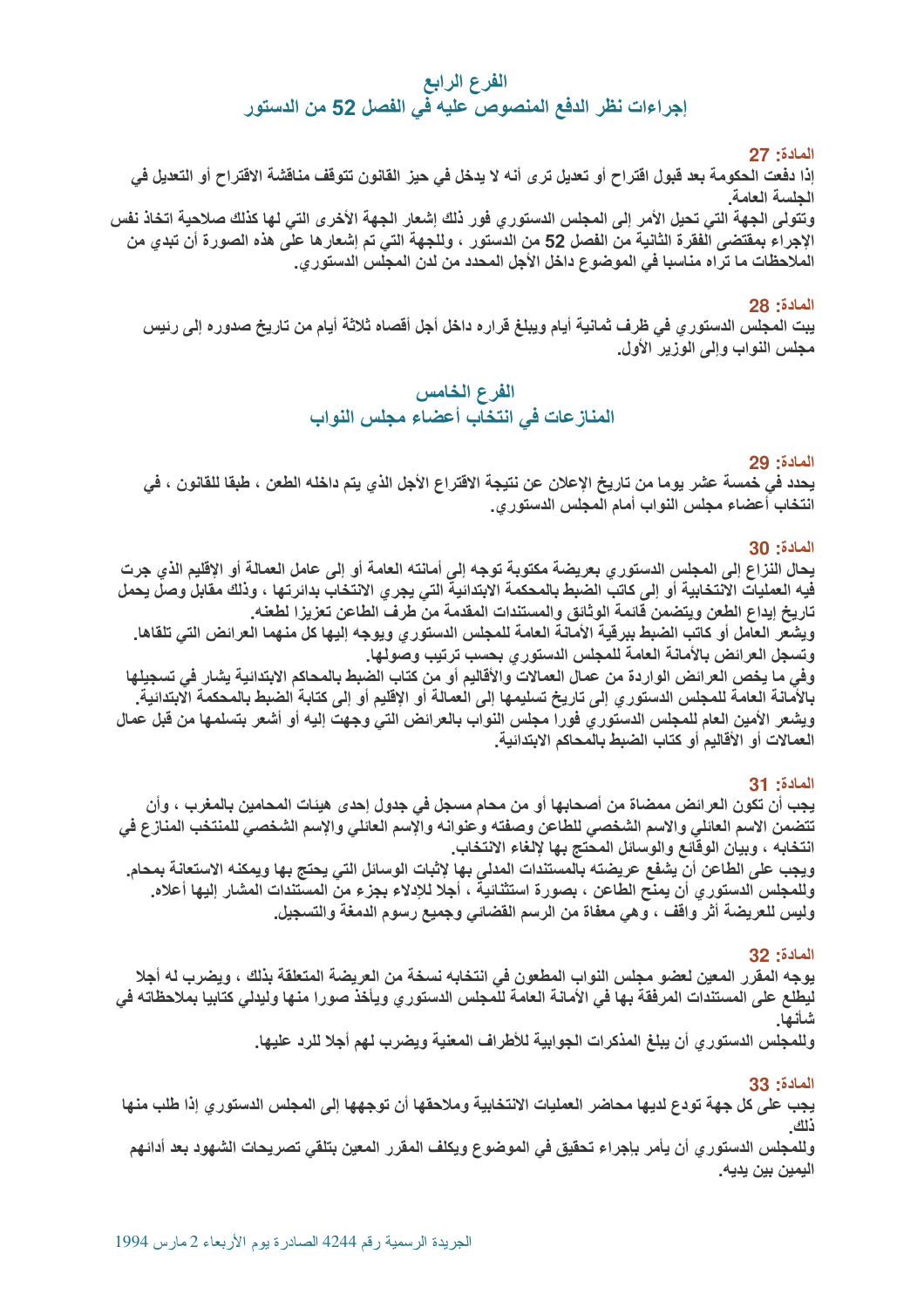. ويدلي الشهود بشهادتهم للمقرر في غيبة الطاعن والمنتخب المنازع في انتخابه ويؤدون القسم المنصوص عليه في الفصل 85 من قانون المسطرة المدنية. ويحرر المقرر محضرا بذلك ويدعو المعنيين بالأمر للاطلاع عليه في الأمانة العامة للمجلس الدستوري وإيداع ِ ملاحظاتهم في شأنه كتابة في غضون ثمانية أيام. وللمجلس الدستور ي كذلك أن يكلف عضوا من أعضائه أو المقرر المعين للقيام في عين المكان بإجراءات التحقيق التي يرى ضرورة القيام بـها<u>.</u>

### **34 :**S("

عندما تكون القضية جاهزة يبت فيها المجلس الدستوري بعد الاستماع إلى تقرير المقرر داخل أجل ستين يوما. وللمجلس أن يقضي بعدم قبول العرائض أو برفضها دون إجراع تحقيق سابق في شأنها إذا كانت غير مقبولة أو كانت لا تتضمن سوى مآخذ يظهر جليا أنه لم يكن لها تأثير في نتائج الانتخاب. وفي جميع الحالات يبلغ المجلس الدستور ي قراراته إلى مجلس النواب وإلى الأطراف المعنية داخل أجل ثلاثين يوما من تاريخ صدور ها.

### **35 :**S("

 للمجلس الدستور ي ، إذا قضى لفائدة الطاعن ، إما أن يلغي الانتخاب المطعون فيه وإما أن يصحح النتائج الحسابية التي أعلنتها لجنة الإحصاء ويعلن المرشح الفائز بصورة قانونية.

## الفرع السادس مراقبة صحة عمليات الاستفتاء

### **36 :**S("

يتولى المجلس الدستور ي مراقبة الإحصاء العام للأصوات المدلى بها في الاستفتاء. وينظر في جميع المطالبات المضمنة في محاضر العمليات ويبت فيها بصورة نهائية. . وإذا عاين وجود مخالفات في هذه العمليات يكون له باعتبار نوعها أو جسامتها أن يقضي إما بالإبقاء على تلك العمليات وإما بإلغاء جميعها أو بعضها.

### **37 :**S("

ـ يتولى المجلس الدستور ي إعلان نتائج الاستفتاء ويشار إلى هذا الإعلان في الظهير الشريف القاضي بإصدار الأمر بتنفيذ القانون الذي وافقت عليه الأمة بالاستفتاء.

## الفرع السابع التسيير الإداري للمجلس الدستور*ي*

### **38 :**S("

ِيتولى تسيير المصالح الإدارية للمجلس الدستوري ، تحت سلطة رئيسه ، أمين عام يعين بظهير شريف. ـ تحدد المصالح الإدارية واختصاصاتها بقرار من رئيس المجلس الدستوري<sub>.</sub> ويقوم الأمين العام للمجلس الدستور ي بتبليغ قرارات المجلس وتسجيل الإحالات الواردة عليه من السلطات المختصة وتبليغ العرائض المتعلقة بالنزاعات الانتخابية ، ويتخذ جميع التدابير اللازمة لتحضير وتنظيم أعمال المجلس الدستوري، ويكون مسؤولا عن مسك وحفظ ملفاته ومستنداته.

### **39 :**S("

ـ يتولى الأمين العام تسيير المصالح الإدارية التابعة للمجلس الدستور ٍ ، ويمكنه أن يحصل على تفويض من الرئيس لتوقيع جميع التصرفات والقرارات ذات الصبغة الإدارية ، ويقوم بتحضير مشروع ميزانية المجلس وعرضه على الرئيس للموافقة عليه ، وتسجل الاعتمادات المرصدة لميزانية المجلس في الميزانية العامة للدولة.

### **40 :**S("

رئيس المجلس الدستوري هو الآمر بصرف اعتماداته ، وله أن يعين الأمين العام آمرا مساعدا بالصرف وفق الإجراءات والشروط المنصوص عليها في القوانين والأنظمة المعمول بها في هذا المجال. ويتولى محاسب يلحق بالمجلس الدستوري بقرار من وزير المالية القيام لدى رئيس المجلس بجميع الصلاحيات المسندة إلى المحاسبين العموميين بمفتضى القوانين والأنظمة المعمول بها.